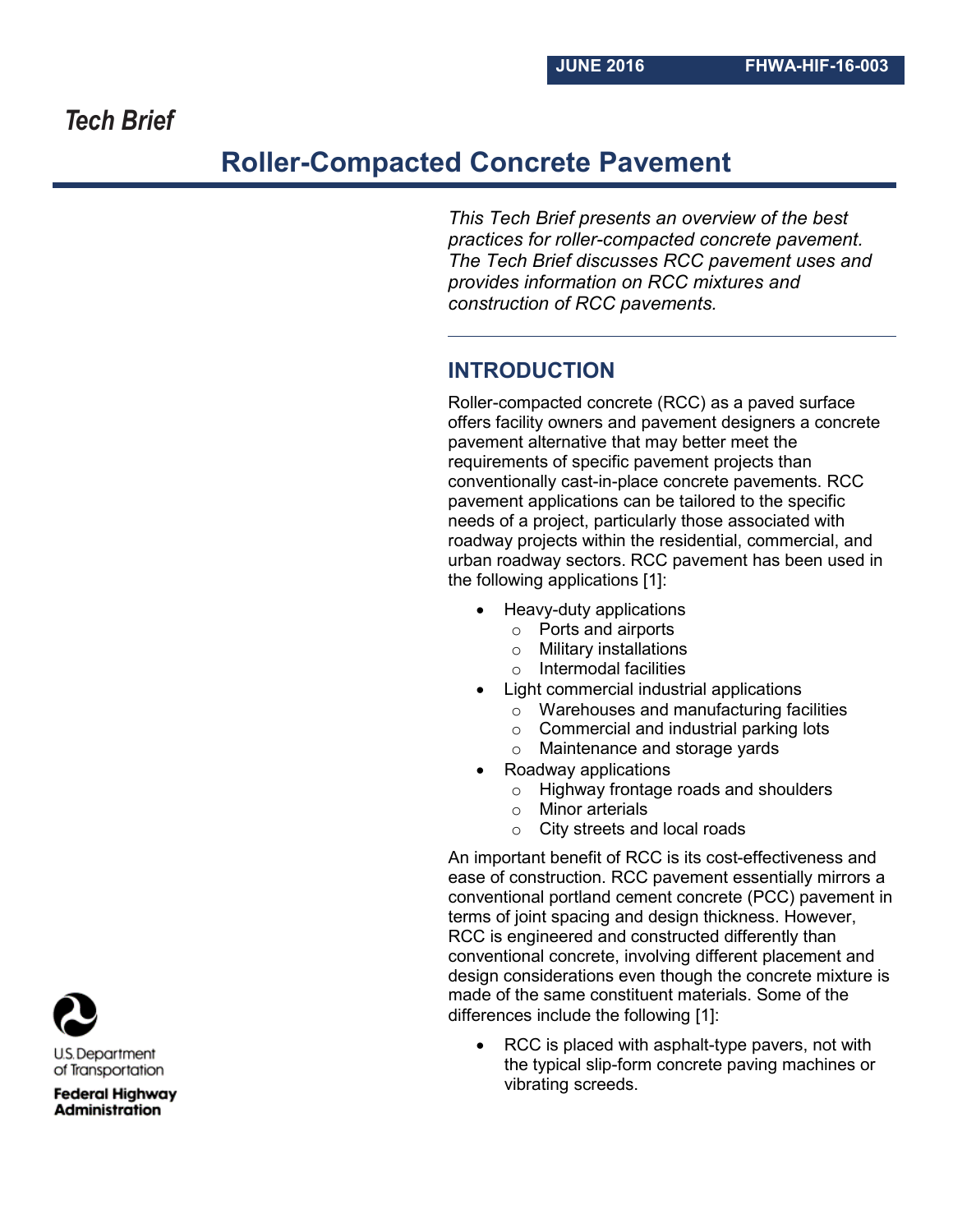- RCC mixtures require compaction with the use of vibratory, tamper bar screeds, and typically but not always with either static or vibratory rollers to achieve a target density. RCC does not involve the use of internal vibration that typically is used to consolidate concrete used in conventional paving operations.
- RCC mixtures have "negative" slump. Any slump in an RCC mixture is too much. Conventional concrete paving mixtures often involve a slump between 1 and 4 inches, depending on placement method.
- RCC mixtures require a different type of mixing than conventional concrete mixtures. RCC mixtures are most efficiently produced in horizontal, twin-shaft mixing chambers in a continuous or batch fashion.
- RCC mixtures are relatively dry and depend on the inherent stiffness in the plastic state to support the paver screed and rollers during placement and compaction operations. As a consequence, RCC pavements typically have been finished with rolling to achieve the specified density. Recently, admixtures have been developed and introduced into the market which allow for a broom finish. These technologies are reducing the occurrence of inconsistencies including minor surface tearing, checking, pitting, or even pockmarks. Alternately, diamond grinding can be used to achieve a specified level of smoothness and adequate surface friction.
- RCC mixtures have suffered only minor spalling distress under freeze/thaw action and typically are not susceptible to freeze/thaw damage. Therefore, air entrainment typically is not required in RCC mixtures.
- Historically, transverse joints have not been sawcut in RCC pavement. However, recently this practice has been changing.
- RCC is not reinforced, and dowel bars are not used at joints (except in transition areas) to supplement the transfer of load. The load transfer along the transverse cracks provided through aggregate interlock, in conjunction with good frictional resistance along the subbase interface, is sufficient to assure long-term joint/crack performance.

# **MATERIALS USED FOR RCC PAVEMENTS**

Due to moisture sensitivity and other factors, choosing the appropriate aggregate gradation is a major part of successful RCC construction. Therefore, it is important to characterize the sources of aggregate planned for a project with respect to its gradation. Some have advocated the use of an optimized mixture design by holding the combined gradation curve to the 0.45 power curve and thus avoiding gaps in the gradation curve. However, the number of aggregates to be included depends on the method of mixing, as discussed further below.

Therefore, two items are important for aggregates used in RCC construction: gradation and mixture stability during paving under moisture content fluctuations. Most gradations for RCC mixtures are optimized for density by making the combined gradation as well distributed as possible. The mixture stability under moisture content fluctuations relates to the sharpness of the moisture-density curve and the rate at which the curve's slope changes from positive to negative, as well as aggregate shape. Mixtures optimized for density typically follow the 0.45 power gradation, as shown in figure 1. These mixtures have well distributed aggregate sizes throughout, which helps facilitate placement and densification.



*Figure 1. Example RCC concrete gradation.* 

Furthermore, the greater the density, the lower the percentage of voids in the aggregate mixture. Less cementitious material is needed to fill voids, aiding mobility of the mixture and potentially reducing its cost. However, there are other factors that affect the percent voids, such as the maximum aggregate size, compactive effort, and angularity of the aggregate particles. It should also be pointed out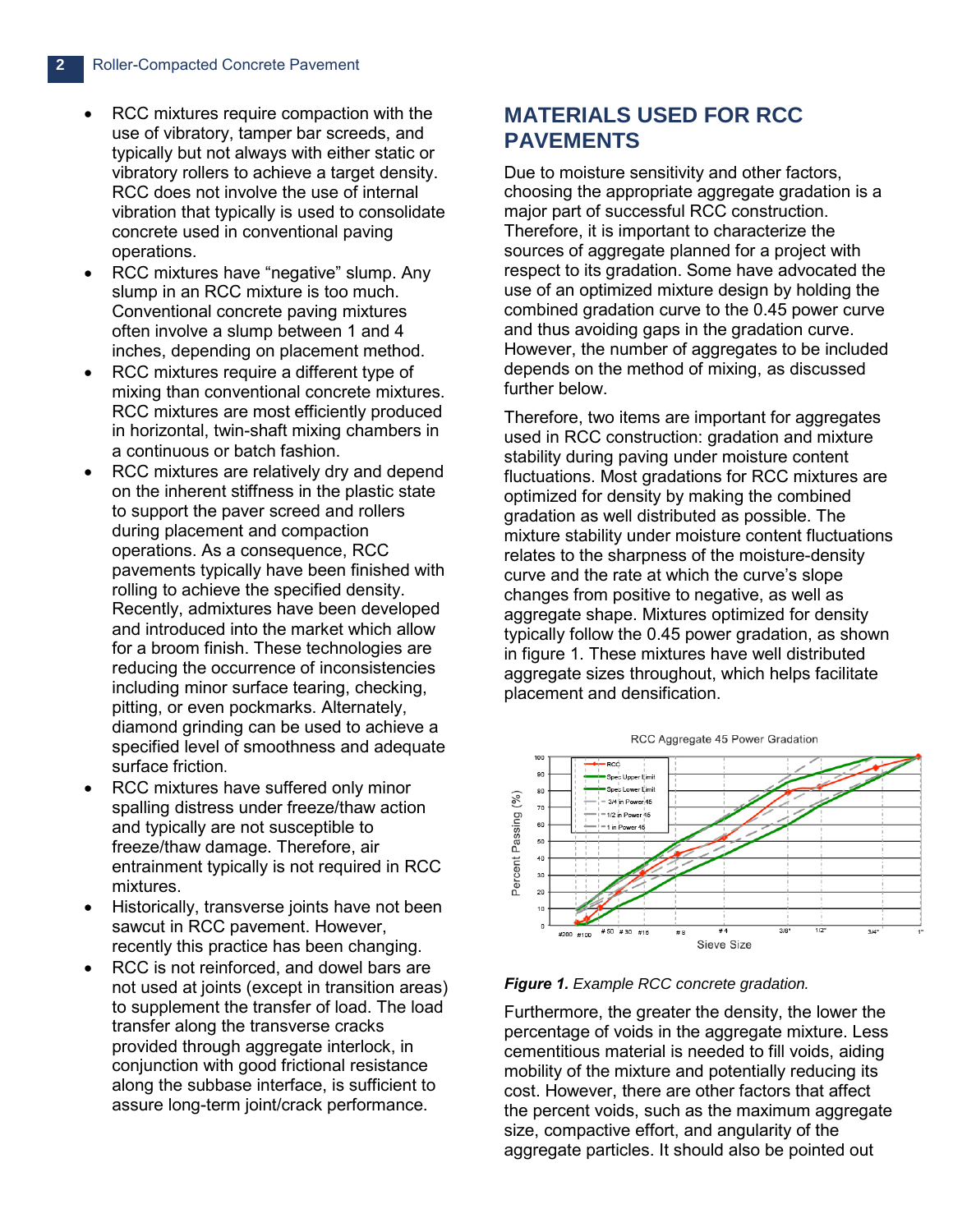that the percent voids is determined as a function of the dry-rodded unit weight (ASTM C29) and the specific gravity (ASTM C33) of the base material. These test procedures are common and can be carried out by most testing laboratories.

With respect to mixture stability and moisture sensitivity, two density moisture curves are compared in figure 2. The upper curve has a steeper slope and a narrower base than the lower curve, indicating greater susceptibility to moisture changes. Most experts agree that a broader range in moisture with little effect on density (as depicted in the lower curve) is desirable for a concrete mixture for RCC construction.



*Figure 2. RCC mixture moisture sensitivity.*

#### *Concrete Mixtures*

To develop a mixture with the greatest density and strength at the lowest cement content, the designer has some choice in optimizing a mixture for a given project. The following components typically are considered:

- Nominal maximum aggregate size
- Water content
- Sand content
- Cement and fly ash content based on strength and density (minimum of 450 lb/cy)
- Aggregate gradation, blending, stockpiling, and potential for segregation
- Moisture–density relationship
- Aggregate size
- Aggregate top size
- Minus 200 aggregate content (ranges from 0 to 8 percent)
- Use of admixtures
- Consistency of the concrete mixture; it must be stiff enough to sustain vibratory rolling (see figure 3)
- Water content to achieve the needed consistency for mixing and placement



*Figure 3. RCC consistency.*

The mixture design procedures involve the following steps:

- 1. Select well-graded aggregates.
- 2. Select the cement content (as a percentage of total weight).
- 3. Develop moisture–density relationships; determine the maximum dry density and the optimum moisture content.
- 4. Cast strength specimens at maximum density and optimum moisture content.

Figure 4 shows typical mixture proportions, where a common amount of cement is 450 lb/cy. The amounts of sand and coarse aggregate are the opposite of what is used in conventional concrete, with the sand being 50 to 55 percent of the aggregate weight and the coarse material being 45 to 50 percent. The range of water to cement ratio in RCC mixtures can be as low as 0.36 and as high as 0.45, but it is effectively a result of the optimum moisture content derived from the moisture density curve (rather than taken simply as an input that conventionally has dictated the water content in a mixture design) [1]. Enough water is used to facilitate mixing and compaction while maintaining stability behind the paver and under the rollers.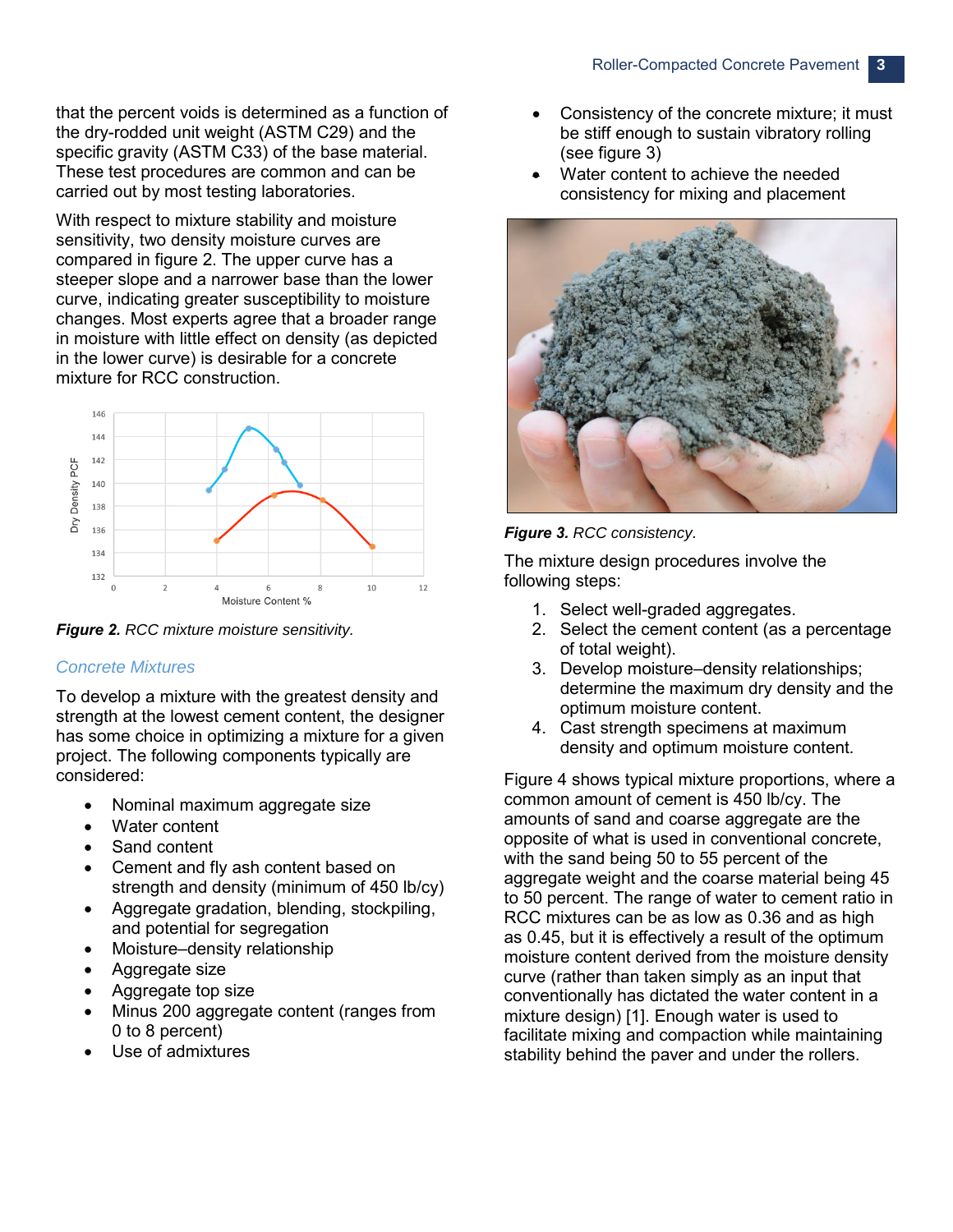| Ingredient                        |                      | Batch Weight Batch Weight<br>(Dry) (lbs/CY)                   | (SSD) (lbs/CY) | <b>Specific Gravity</b><br>(SSD) | <b>Absolute Volume</b><br>(CF) |
|-----------------------------------|----------------------|---------------------------------------------------------------|----------------|----------------------------------|--------------------------------|
| Cement                            |                      | 450                                                           | 450            | 3.150                            | 2.289                          |
| <b>Fly Ash</b>                    |                      |                                                               | п              | 2.350                            | 0.000                          |
| <b>CA#1</b>                       | $1/2" \times #8$     | 693                                                           | 701            | 2.680                            | 4.190                          |
| <b>FA#1</b>                       | <b>Concrete Sand</b> | 1906                                                          | 1938           | 2.630                            | 11,810                         |
| <b>CA#2</b>                       | 3/8" x 1/4" Crushed  | 866                                                           | 876            | 2.680                            | 5.237                          |
| <b>FA#2</b>                       | n                    |                                                               |                | 2.570                            | 0.000                          |
| Total Water content (lbs)         |                      | 211                                                           | 211            |                                  |                                |
| Water in Aggregates (lbs)         |                      | 0.0                                                           | 49.5           |                                  |                                |
| Water added by Plant (Free Water) |                      |                                                               |                |                                  |                                |
| $(\mathsf{lbs})$                  |                      | 211.4                                                         | 161.9          | 1.000                            | 2.594                          |
|                                   |                      | The "Typical" Mix Design parameters can then<br>be calculated |                |                                  |                                |
| <b>Total Final Volume (CF)</b>    |                      |                                                               |                |                                  | 26.120                         |
| Calculated Air Volume (CF)        |                      |                                                               |                |                                  | 0.880                          |
| Calculated % Air Volume           |                      |                                                               |                |                                  | 3.26%                          |
| Water absorbed in Aggregates      |                      | 49.55                                                         |                |                                  |                                |
| <b>Free Water</b>                 |                      | 162                                                           |                |                                  |                                |
| <b>W/CM Ratio</b>                 |                      | 0.36                                                          |                |                                  |                                |
| Aggregate / Cement Ratio          |                      | 7.70                                                          |                |                                  |                                |



#### *Design Approaches for RCC Pavements*

Most pavement design procedures typically focus on calculations related to the types of distresses that occur due to the effects of traffic load and climate variations. However, in the case of RCC (and jointed concrete in general), very few failures are purely fatigue related, especially since RCC is often placed on stiff or well-compacted subbase layers. Given the typical curing practices for RCC configured in this manner, cracking that develops in the pavement is likely caused by the induction of curling and warping stresses shortly after construction. Therefore, it is important to include climatic effects of this nature in the estimation of cracking distress, since it ties the effect of joint spacing, the concrete coefficient of thermal expansion (CTE), and the stiffness of the base layer to the design of the pavement thickness. Curing effectiveness could also be included in this list, as it affects the zero-stress state of a paved slab prior to the onset of curling and warping stress. The timing, season, and prevailing weather conditions during paving operations all can affect the performance of an RCC pavement.

#### *Design Approaches*

Applicable design procedures for RCC pavement include the American Association of State Highway and Transportation Officials (AASHTO) Pavement ME Design [2], American Concrete Institute 330 [3] and 325 [4, 5], RCC-Pave [6], American Concrete Pavement Association StreetPave™ [7], U.S. Army Corps of Engineers thickness design procedure [8], and AASHTO 1998 [9]. However, these procedures are limited to the consideration of fatigue cracking and are less focused on jointing scheme, subbase thickness, and subbase stiffness design for a given traffic level and flow. Slab bending stresses in these procedures are typically greatest along the

longitudinal pavement edge. For those procedures that delineate edge stress with respect to load transfer efficiency across the longitudinal joint, some design benefit can perhaps be gained by accounting for load position relative to that joint since its stiffness is rather low. One of the only options for reduced design stresses is by minimizing loading of the longitudinal joints, which can be facilitated by knowing the expected loading patterns. Additionally, strategic placement of flow patterns and break lines will facilitate reduced saturation and infiltration of joint interfaces and potential weakening of subgrade support.

Another aspect of RCC pavement design pertains to the tightness or stiffness of the transverse cracks. Conventionally constructed RCC has not always included sawed joints, which has often resulted in some transverse cracks opening wider and moving more than others, manifesting poor load transfer characteristics that ultimately lead to localized joint failure. Sawcutting joints facilitates continuity between the design assumptions and the configuration of the constructed pavement section.

#### *Construction of RCC Pavements*

The differences between RCC and jointed concrete pavement are most evident in the construction methods used. RCC is:

- Placed with a high-density asphalt paver
- Compacted with a combination of passes with the vibratory roller
- Placed without forms, reinforcing steel, or surface finishing

As noted earlier, sawcutting has not always been used in RCC construction, but it is gaining popularity as a measure to maintain small crack widths and good load transfer. It is well accepted that tight cracks are more conducive to high load transfer, which is an important feature of roadway design.

Other differences can be found in the texture of the final surface (see figure 5). The texture of the RCC surface is more open, similar to an asphalt concrete (AC) surface, since the mixture designs consist of similar aggregate gradations and shares similar placement methods. Some have noted that an RCC surface can lose some fine aggregate in the initial years of service. This loss can be minimized if the surface is diamond ground after construction. Diamond grinding is often performed to facilitate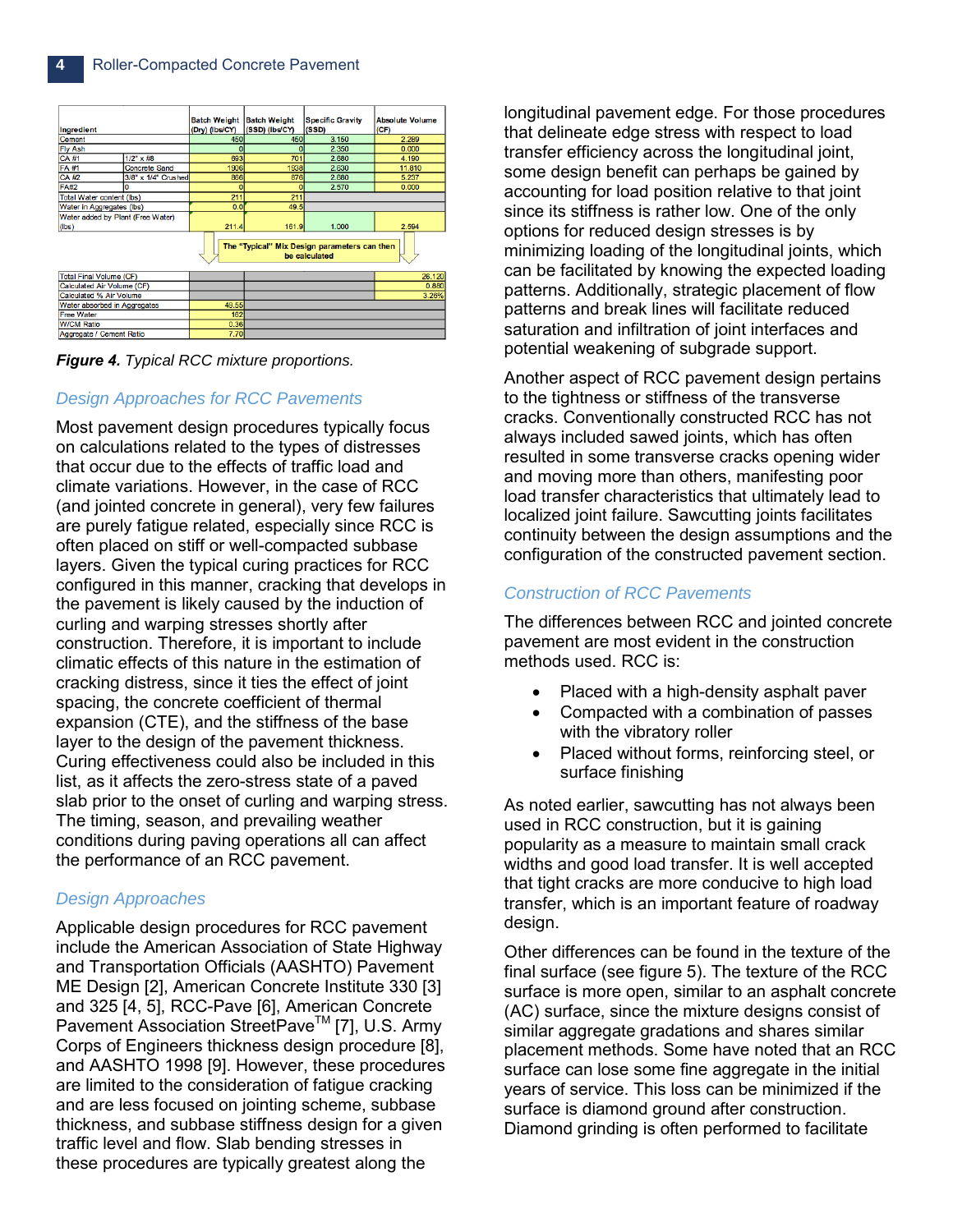roadway smoothness and provide for better surface texture with desirable frictional characteristics.



*Figure 5. RCC surface texture.*

#### *Method of Batching*

The number of aggregates to be included depends on the number of available aggregate bins at the mixing plant and the method of mixing. Various mixer types have been used, but the types shown in figures 6 and 7 are the standard recommendation for consistent production and mixing efficiency.



*Figure 6. Twin shaft horizontal mixer—batch type.* 



*Figure 7. Twin shaft horizontal mixer—continuous type.* 

The batch-type horizontal shaft mixer can yield production rates up to approximately 100 to 140 cy/hour while providing excellent mixing efficiency for dry materials. This mixer is reasonably mobile and can be easily set up in one day. This mixer needs to be augmented with a batching operation as it is inserted underneath a dry batch ready mix plant.

The continuous-type horizontal shaft mixer provides a higher range in production rates up to 500 cy/hr, with most around 200 cy/hr. The mixture consistency is good, maintaining minimal moisture fluctuation and easy moisture adjustment. This type of mixer can also be easily moved and erected on site, as it is a self-contained operation that requires only two or three people to operate it. It can typically handle up to two aggregate sources, but it can be augmented with additional aggregate bins allowing up to four aggregate sources.

#### *RCC Pavers*

High-density asphalt laydown machines, like the one shown in figure 8, are used for RCC construction. These pavers provide a high initial density in the range of 90 to 96 percent. These types of pavers can achieve a smoother surface with less rolling (or none at all) in obtaining the final density. Productivity is very good, paving 6 to 8 ft/min. The high-density pavers can place lifts from 4 to 9 inches thick and place lanes widths from 10 to 30 ft.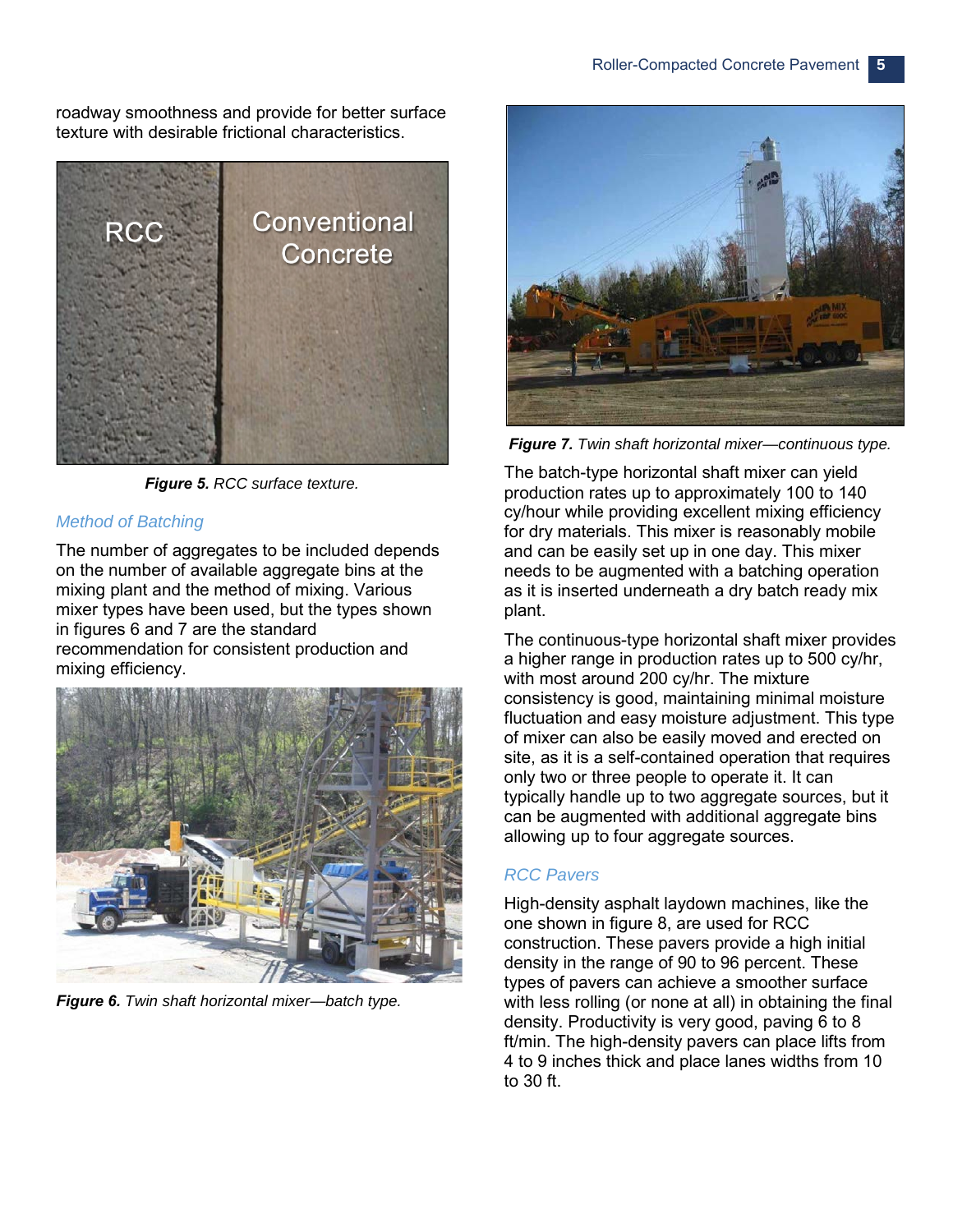

*Figure 8. High-density RCC paver.*

#### *Rolling Operations*

When needed, a major part of the construction of a RCC pavement is the rolling operation (see roller pattern in figure 9), which typically consists of initial compaction and then finished rolling. Initial compaction usually is done with a 10- to 12-ton vibratory roller. While the roll pattern is being established, the density is checked on a regular basis. The roll pattern is adjusted according to the moisture content of the mixture, but the goal is to achieve at least 98 percent density.



*Figure 9. RCC construction.*

Density typically is tested using a nuclear gauge and taken behind the paver after rolling has been completed to validate the performance of the paver and to confirm that the rolling complies with the

minimum 98 percent density specification. Large changes in the mixture moisture content lead to changes in compactability and final smoothness of the pavement surface. Strength specimens are also prepared following ASTM C 1435 using a vibratory hammer and standard sized compression cylinders. Finer gradations tend to achieve the target density at a lower compactive effort.

Finish rolling is normally done with a 3- to 6-ton roller and can be a combination of dual steel or rubber tired rolling. The goal of the finish rolling is to remove roller marks from the surface.

#### *Jointing RCC Pavement*

Longitudinal joints may be constructed in one of three ways, as illustrated in figure 10. Vertical cold joints are placed by paving the width of the lane and then sawcutting full depth the following day to facilitate trimming the edge with a blading and loader operation. However, this results in waste and can also be time-consuming.



*a Vertical Cold Joint.*



*b Angular Cold Joint.*



*c Fresh Joint. Figure 10. Longitudinal joint construction in RCC pavement.*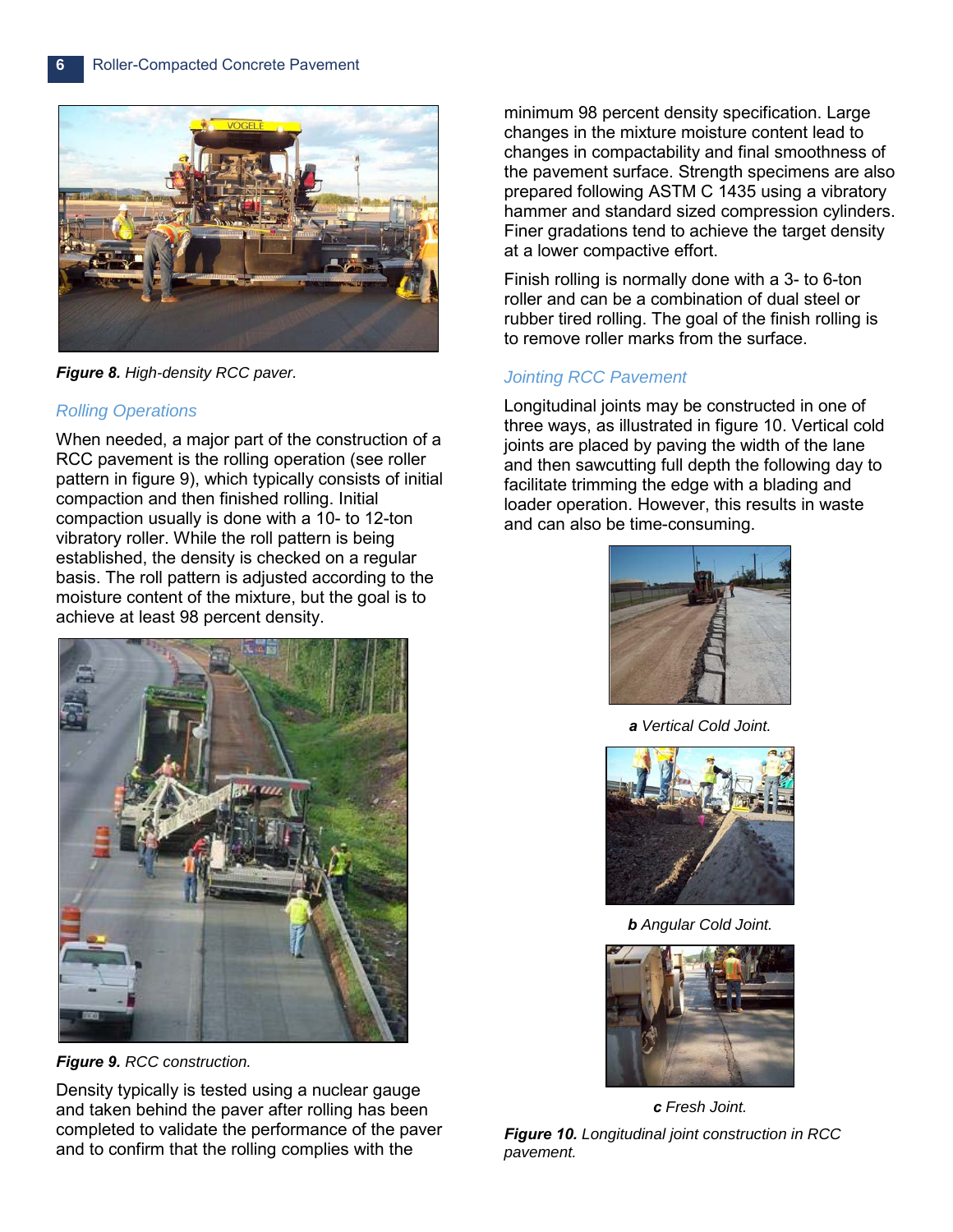Waste can be reduced if a paver shoe is used and adequate compaction is provided, allowing the edge to remain in place. The adjacent lane is then paved to match the thickness of the existing lane, and a cold joint is formed. This type of joint has shown good performance but has no load transfer capability. The angular cold joint requires the use of a high-density paver with a shoe attached to the screed. The maximum angle for the joint is 15 degrees. A plate tamper can be used to improve edge durability; in this case, no sawcutting is used, which provides a low-cost solution to placing the longitudinal joint. The adjacent lane can be paved as soon as one lane is completed.

Fresh joints are placed as they are in asphalt concrete pavements. Coordination between paving operations and plant operations is key and breakdowns must be avoided. The process involves paving for about 30 minutes accompanied by rolling operations without compaction within 2 feet of the joint edge. The second lane is placed by moving back to where the laydown began and matching the original lane by rolling up against it. This joint can also be sawcut for sealing purposes, but the performance of this type of joint has been mixed. Poor performance has been noted on these joints when they are allowed to dry out before paving the adjacent lane.

RCC pavements are cured just as conventional concrete pavement, typically using curing compounds but perhaps at a higher rate to compensate for the openness of the surface. Although not typically done, the transverse cracks can be initiated via sawcutting to provide a more aesthetically pleasing surface. Early entry saws have worked well in this application as long as the cuts are made 2 to 6 hours after placement.

# **OTHER IMPORTANT DESIGN AND CONSTRUCTION CONSIDERATIONS**

This section describes other design and construction factors related to transitions and jointing patterns that may have either a direct or indirect effect on the performance of RCC pavements.

#### *Transitions and Jointing Detail*

Typically, pavement transitions are used where immovable objects are incorporated in a pavement structure which results in joints or cracks becoming wide enough to affect load transfer or the potential for infiltration to take place during a rainfall event.

Transitions in RCC are necessary at some locations, such as where the RCC pavement is constructed next to an asphalt concrete pavement.

Figure 11 shows a diagram of such a transition. This example involves the use of a precast element but also shows the transition and the load transfer details at the joint while protecting the RCC/asphalt concrete interface and accommodating the relative movements between the two pavement types. It is important to note the extension of the subbase support beyond the joint and that both joints need to be properly sealed. Other areas requiring transition details would be the longitudinal joint subjected to frequent loading, changes in base type, or slab thickness.





### *Coefficient of Thermal Expansion*

The thermal expansion characteristics of RCC pavement are governed by the thermal characteristics of the coarse aggregate contained within the mixture. For an RCC pavement structure, the interest in CTE from a design standpoint is blowup potential, since RCC is likely to be under compressive restraint during higher temperature seasons. The low shrinkage typical of RCC mixtures tends to enhance the possibility of high compressive strain conditions. This restraint is reduced at pavement temperatures below the set temperature of the concrete.

In addition to CTE and set temperature, the factors that affect the development of blowup distress include [11]:

- Slab thickness
- Drainage profile
- Slab/subbase interface friction
- Joint load transfer or stiffness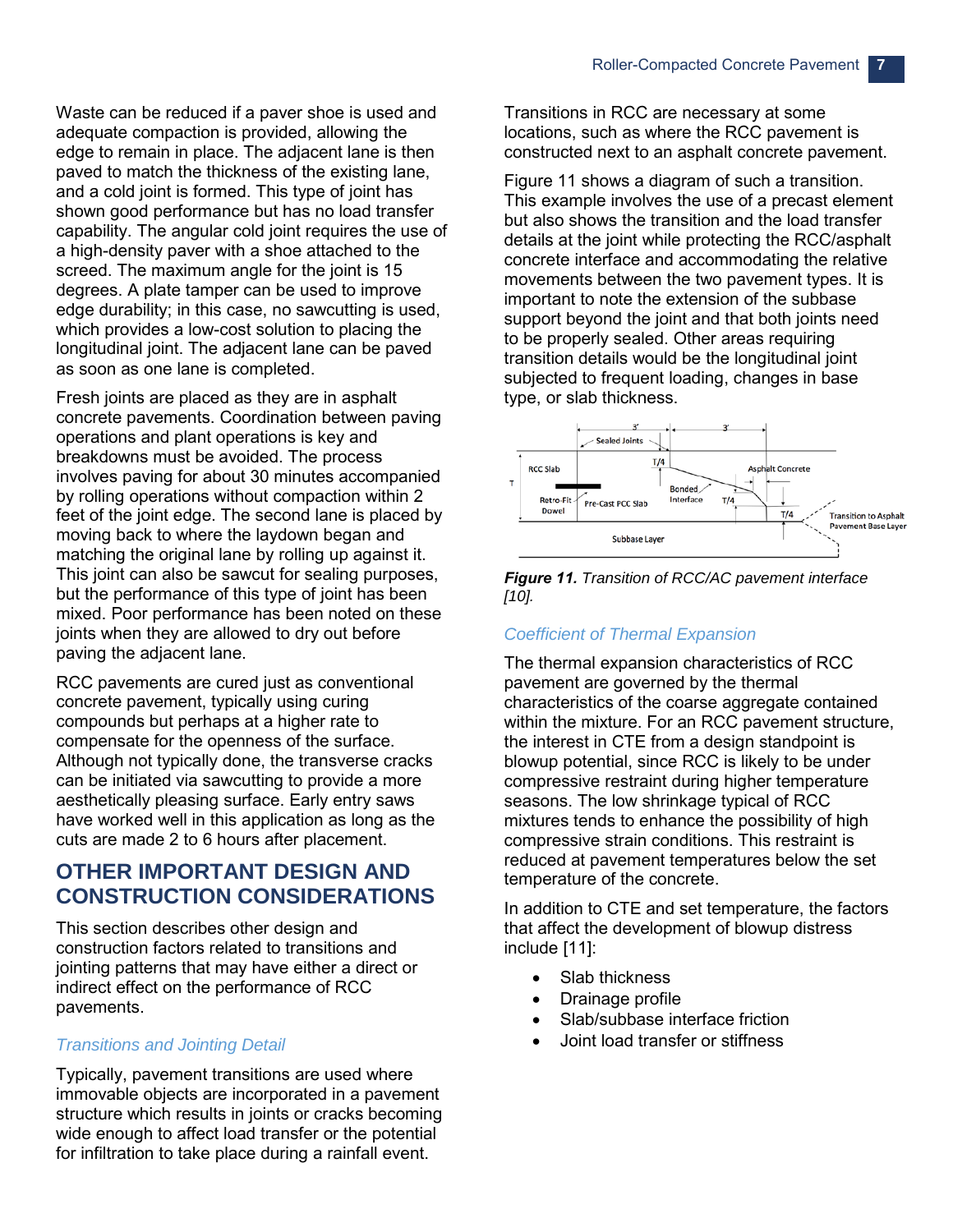The greater the set temperature (which is likely to be a function of the season of placement), slab thickness, and subbase friction and the lower the CTE, the lower the potential for blowup distress. Essentially, the effects of slab thickness, joint stiffness, and subbase friction can be combined into a single parameter represented by the effective slab thickness.

The drainage profile of a pavement surface becomes important at break lines that facilitate drainage movement. The change in grading potentially creates a weakened location that increases the chances of a blowup. Depending on the season of placement, if a drainage break line follows a longitudinal joint, slab thickening or retrofitting with reinforcing tie bars may add sufficient stiffness to reduce the blowup potential.

#### *Base Requirements*

A variety of subbase types can be used under an RCC pavement structure, but due to the tightness of the transverse cracks in RCC, it is not always necessary to use a stabilized base layer.

A key factor in the performance of a concrete pavement is the potential for erosion to occur, causing a loss of support and a shortened pavement life. Erosion is a function of traffic load, subbase shear strength, and the presence of moisture. Because of the narrow cracks associated with RCC pavement, the subbase/subgrade layer is well protected from moisture infiltration, significantly reducing the potential for moisture to accumulate at the slab/subbase interface. As long as this interface is dry, pumping of eroded material will not take place. The only areas that may be of concern are where longitudinal or transition joints may allow moisture to infiltrate the pavement structure.

As noted above, the joints in the transition areas should be sealed to maintain a closed path to water movement into the joint. For base layers consisting of lower shear strength (i.e., unbound materials), precautions should be taken to seal cold and transition joints. Appropriate measures also should be taken at changes in drainage profile to guard against blowup failure.

# **PAVING OPERATIONS**

Certain aspects of the laydown process are important, particularly when two-lift construction is involved.

#### *Curing Management and Quality*

In two-lift paving, bond strength at the interface of the RCC lifts is a critical engineering property. Bond strength determines whether RCC pavements constructed in multiple lifts will behave as a single layer or as partially bonded or unbonded lifts. The load-carrying capacity of partially bonded or unbonded lifts is much lower than that of bonded lifts of equal thickness.

The practice of two-lift paving has been based on the assumption that adequate bond strength can be achieved when pavement lifts are placed within an hour of each other, but the key to bonding the lifts together is minimizing the separation movement of the upper lift during the hardening period. The critical areas for separation are along slab edges and corners and, in extreme cases, in the slab interior areas. RCC surfaces should be cured to a greater degree since they typically have an open, textured surface (besides having a lower water to cement ratio) that otherwise tends to make RCC pavements more susceptible to early warping movements that may separate them from the lower layers [12]. The curing quality for RCC construction is a key aspect of limiting slab movements for a sufficient period of time to allow the bond to develop between lifts.

#### *Surface Texturing and Smoothness*

The finished surface of RCC pavement typically is far from smooth, due to the effect of using steelwheeled rollers to densify the concrete. Removing the roller marks can contribute to a finished surface requiring grinding after hardening in order to create a smooth surface.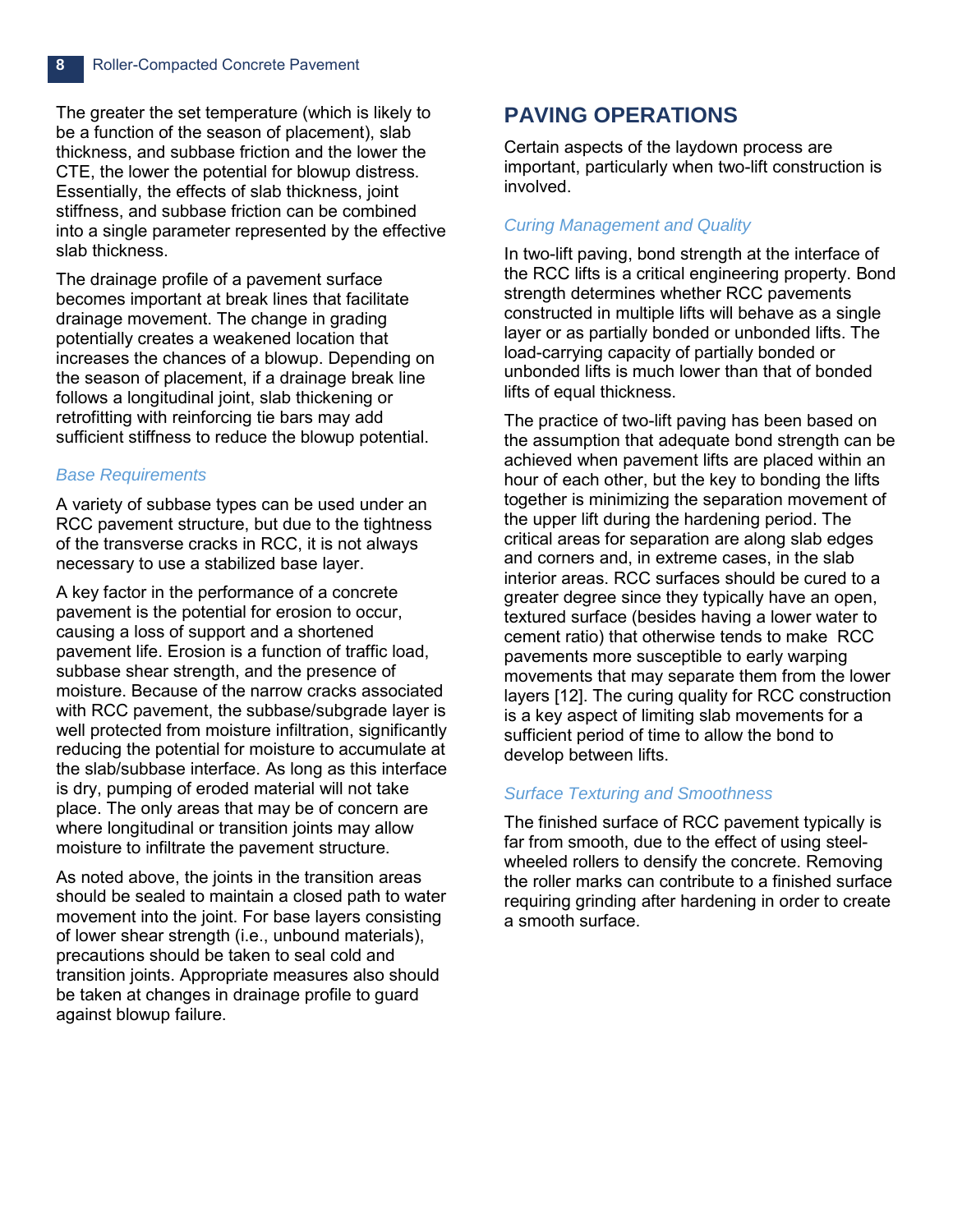Efforts have been underway to eliminate the need for rolling and to use only the densification provided by the paver screed to meet the compaction specifications. This approach results in a much smoother surface at a lower cost while still meeting the required strength and specified density. It may be useful to experiment with different methods to enhance the finished surface of an RCC pavement (as shown in figure 12) without significant loss of skid resistance to partially close up a surface and reduce moisture loss. As previously stated, admixtures also are available to enhance the finishability of the surface concrete.



*Figure 12. Method to improve upon RCC finished surface.*

#### *Paving and Jointing Plan*

Planning the paving lanes for RCC is critical to the success of the pavement design, especially with respect to the placement of the longitudinal construction joints and the layout of the surface drainage. Each project site should be studied to understand the expected flow of traffic, especially with respect to trucks entering, using, and exiting the paved area.

Transverse cracking in a RCC pavement is much more suited to carry traffic loads, as these cracks typically possess the requisite stiffness and load transfer capacity to do so. On the other hand, the longitudinal joints are typically construction type joints, and their ability to transfer load is limited. As a consequence, these joints should not be placed where significant truck traffic will traverse them on a regular basis. If this cannot be avoided for a particular portion of a longitudinal joint, then special precautions should be taken, such as retrofitting the joint with reinforcing bars or using a sleeper slab to support the joint and facilitate load transfer.

The surface drainage for an RCC pavement should also be well planned to avoid long drainage paths or poorly drained configurations that cause the runoff to stagnate or pond unnecessarily. These situations can lead to weakened subgrades and localized failures requiring major repairs early in the life of the pavement. Again, break lines could be aligned with the longitudinal joints but should be sealed, especially where flow paths may coincide with them. Transverse cracks are tight enough to limit moisture infiltration and typically would not require sealing even if they were induced with a single blade sawcut.

# **CONCLUSION**

RCC clearly has many benefits from a cost and constructability standpoint that, in combination with appropriate design details and features, will make it a long-lasting and cost-effective pavement choice.